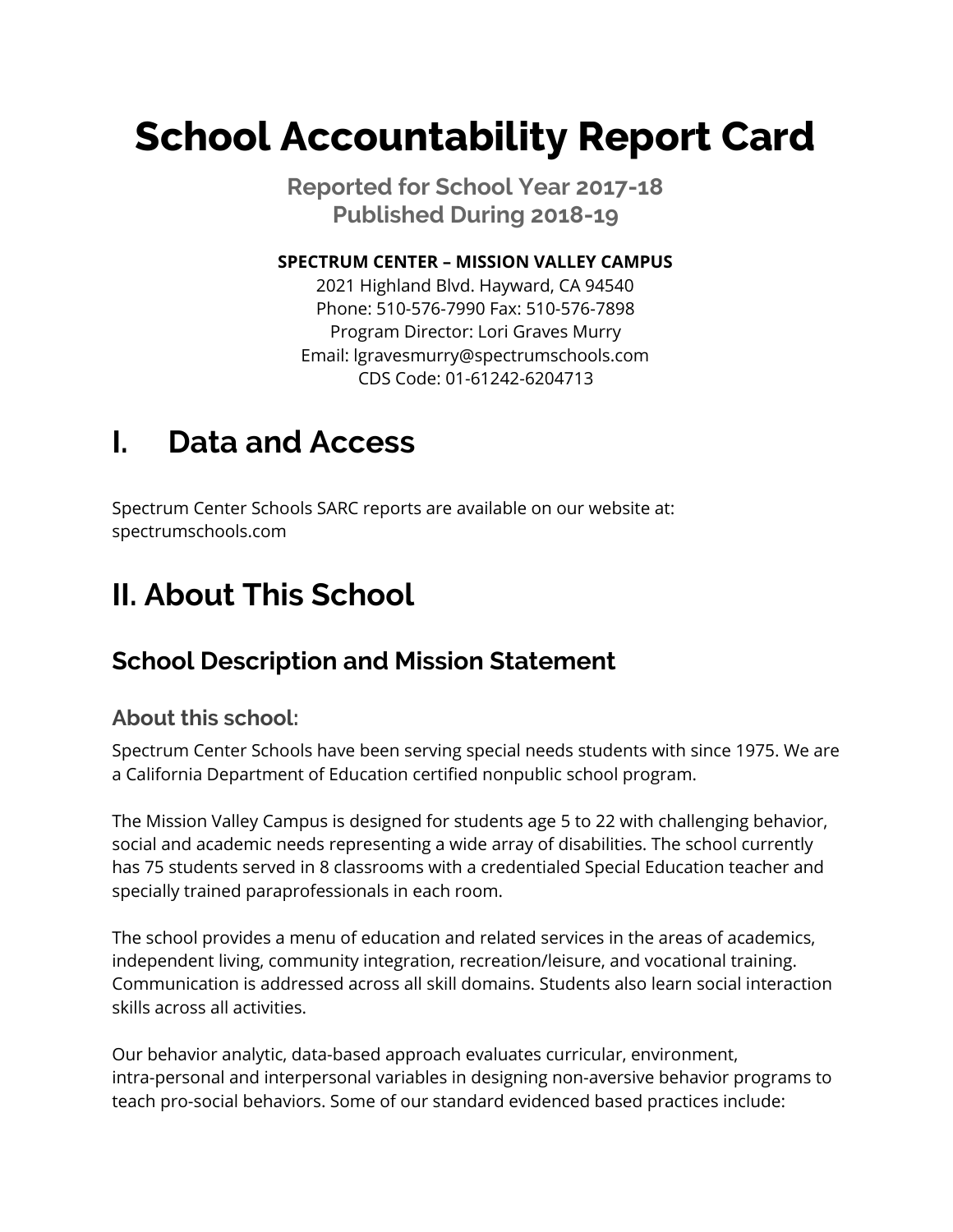- Applied Behavioral Analysis
- Functional Analysis
- Positive Behavior Intervention Plans
- Positive Behavioral Supports
- Curriculum and Instruction
- State Standards Implementation
- Direct Instruction
- Computer Assisted Technology
- Discrete Trial Training
- Ongoing Progress Monitoring
- ● Curriculum Based Measurements Content based Assessments Standardized **Assessments**

 Data is collected on academic achievement and on each Individualized Educational Plan (IEP) goal weekly. The data is reviewed monthly to assess the student's progress. Lessons plans are revised as needed to assure student learning. A progress report and/or report card is completed for every student and is provided to both the parent and LEA quarterly per the IEP and master contract.

 Spectrum Center Schools monitor progress on targeted campus goals quarterly. An Internal Accountability Review is conducted annually.

#### **Mission Statement:**

 Our mission is to provide personalized, evidence-based educational services for non-traditional learners in collaboration with families and public-school districts.

#### **Opportunities for Parental Involvement**

 Parents are involved in the student enrollment process, parent/teacher conferences, IEP development and approval.

 In addition, our school attempts to host a parent/care-provider and student social event several times throughout the year. These are opportunities for parents to either attend a school event or an after-school event such as Science fairs, craft fairs, Back to School Night, relay events, going to a bowling alley, playing miniature golf, or attending fundraisers. These events give parents/care-providers the opportunity to see what their children are learning and how much they are working on building their social skills. Parents/care-providers also have the opportunity to meet other parents/care-providers, which can help with finding out resources for their children and themselves.

 Teachers make weekly phone calls to parents to touch base and share how the child's week went as well as ask for parent input.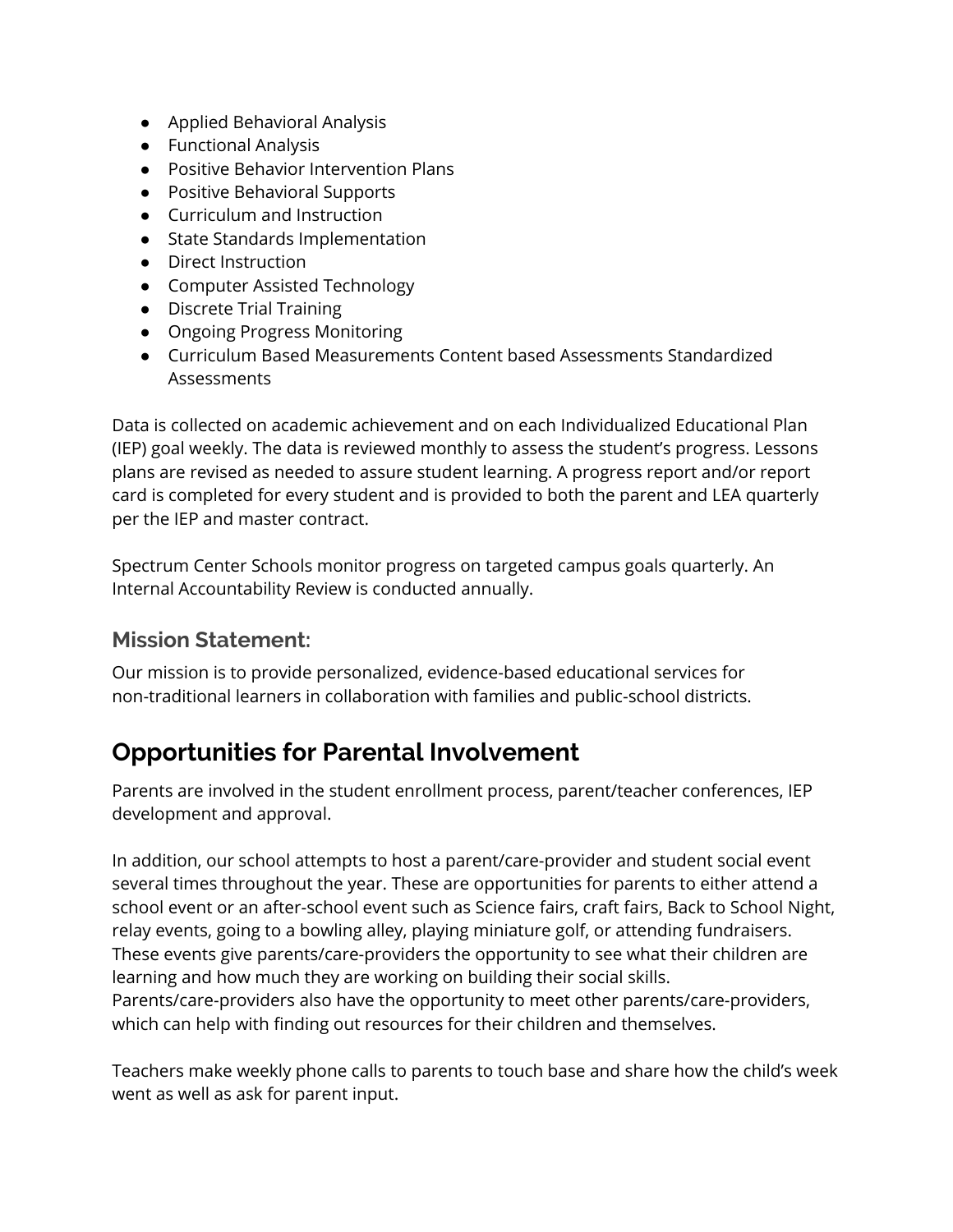When needed, Spectrum Center has provided trainings to help parents with challenges at home, such as ABA principles, video modeling for those with Autism, and many others.

### **Student Enrollment by Grade Level (School Year 2017-18)**

 This table displays the number of students enrolled in each grade level (determined by age) at the school.

 Grade 1: 1. Grade 2: 1. Grade 3: 2. Grade 4: 1. Grade 5: 5. Grade 6: 8. Grade 7: 8. Grade 8: 6. Grade 9: 10. Grade 10: 8. Grade 11: 10. Grade 12: 12. Ungraded HS: 0. Post-Secondary: 25. Total Enrollment: 97.

#### **Student Enrollment by Group**

 This pie chart breaks down the diversity of student enrollment: Black/African American: 24%, Asian 14%, Hispanic/Latino: 19%, Other: 21%, White: 23%.

 This pie chart break down the Gender of student population: Female: 21%, Male: 79%.

 This pie chart breaks down the Placement (where the student resides) method of the LCI (Licensed Children's Institution): 15%, student population: Foster: 2%, Home: 82%.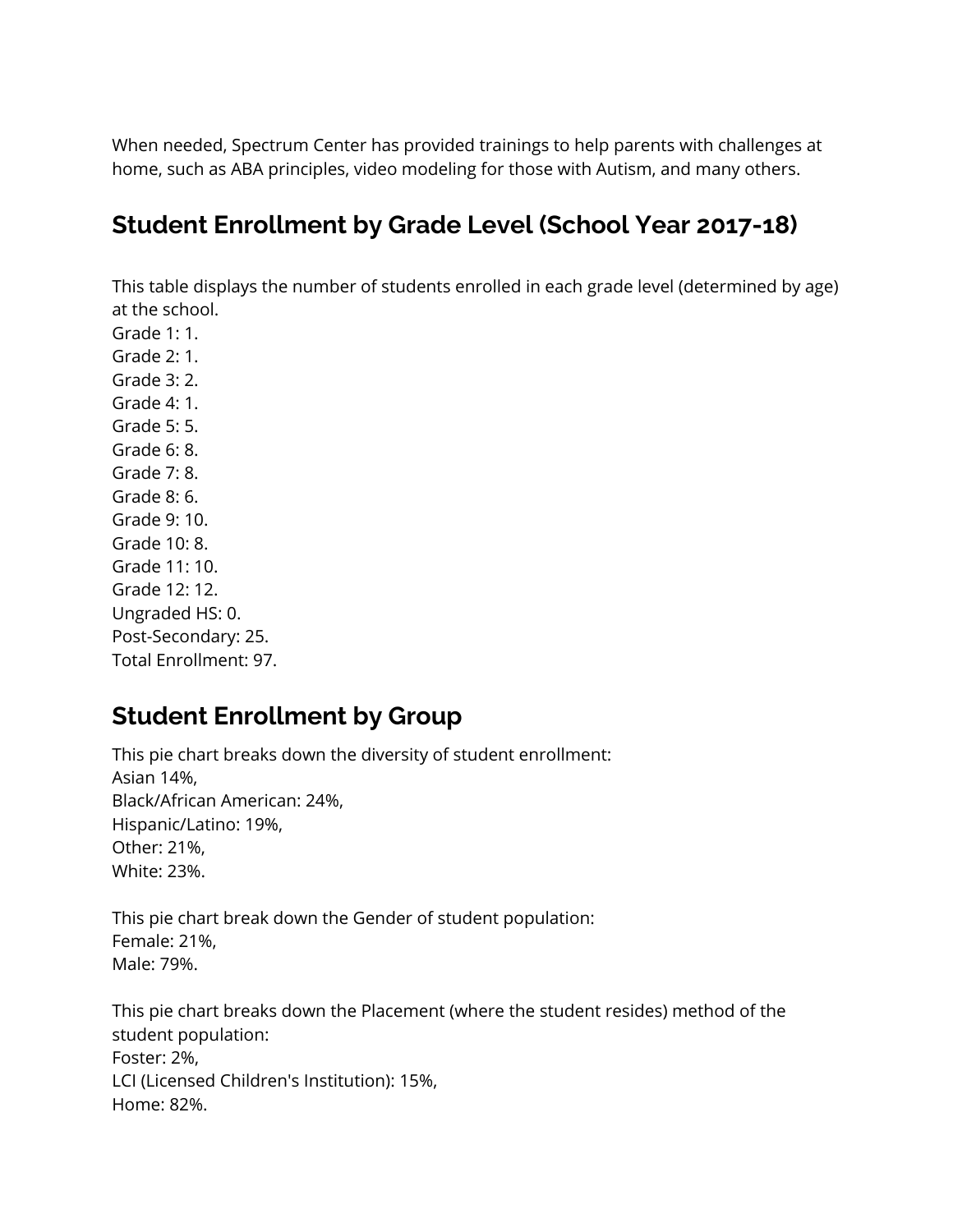This pie chart breaks down % of students who participated in each level of statewide testing - CAASPP:

1: 5%,

2: 5%,

3: 3%,

4: 16%,

5: 31%,

6: 40%.

 This pie chart breaks down student population by Primary Disablity: AUT (Autism): 59%, ID (Intellectual Disability): 27%, MD (Multiple Disabilities): 2%, OHI (Other Health Impairment): 3%, SLD (Specific Learning Disability): 1%, SLI (Speech and Language Impairment): 1%, VI (Visual Impairment): 1%. DB (Deaf-Blindness): 1%, DEAF: 1%, ED (Emotional Disturbance): 4%,

### **Average Class Size**

 Our model is to provide small classroom sizes, due to this our classrooms can be anywhere from 6 to 14 students in a classroom. Students are in classrooms according to age and function level. In the 2017-18 school year, the Mission Valley Campus served an average of 82 students in 8 classrooms.

## **III. School Climate**

### **School Safety Plan (School Year 2017-18)**

 All staff receive required trainings including, but not limited to: 1st Aide/CPR, Hughes Bill, incident report writing, emergency preparedness, blood borne pathogens, student supervision, safety in the work place, sexual harassment, abuse reporting and universal precautions.

 The campus has a safety team which meets monthly. The safety team is responsible for monitoring monthly classroom safety and risk abatement checklist, maintaining adequate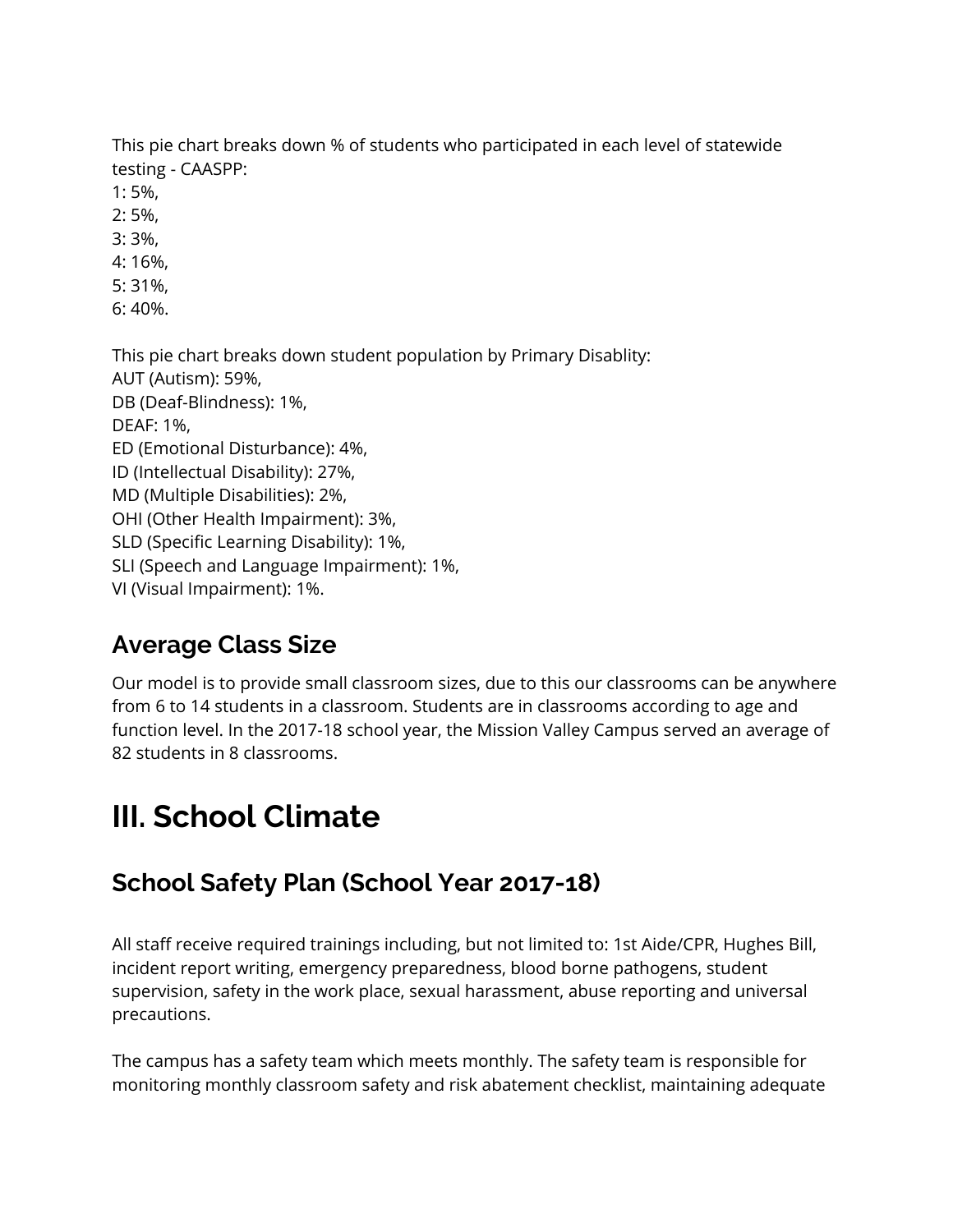first aide and blood borne pathogen supplies and reviewing safety incidents as needed. Morning sweeps of the grounds are conducted to insure the campus is secure and free from dangerous debris.

 Emergency preparedness includes monthly fire drills, monthly earthquake drills, monthly OSHA building checks, an annual fire inspection and an annual disaster drill which includes earthquake preparedness, shelter in place, violent intruder protection and an annual exposure control plan.

### **Suspensions and Expulsions**

 This table represents the rates of Suspensions and Expulsions at this school for School Year 2017-2018. Suspensions: 1. Expulsions: 0.

## **IV. School Facilities**

### **School Facility Conditions and Improvement Plan (School Year 2017-18)**

#### **Age of School Buildings:**

 The Spectrum Center Mission Campus is located at 2021 Highland Blvd. on the campus of the former HUSD Highland Elementary. The school opened in 2003, in Union City and relocated to this site in January of 2013. The Spectrum area of the campus includes 8 classrooms a front office area, a related services room, a clinical office, a vocational room, and several administrative offices. The outdoor space includes a covered picnic area, a large paly structure, basketball courts, and a baseball/soccer field.

#### **Maintenance and Repair:**

 The Administrative Coordinator is responsible for all campus repairs and coordinates with the Maintenance Specialist to ensure repairs are completed. We have a Five-Year Plan, which consists of improvements to the floor, resurfacing the playground and the acquisition of additional classroom space to facilitate continued student population growth. The head of the safety team coordinates with the Clinical Assistant and the Safety Team members to conduct morning safety sweeps to insure the campus is free from dangerous debris.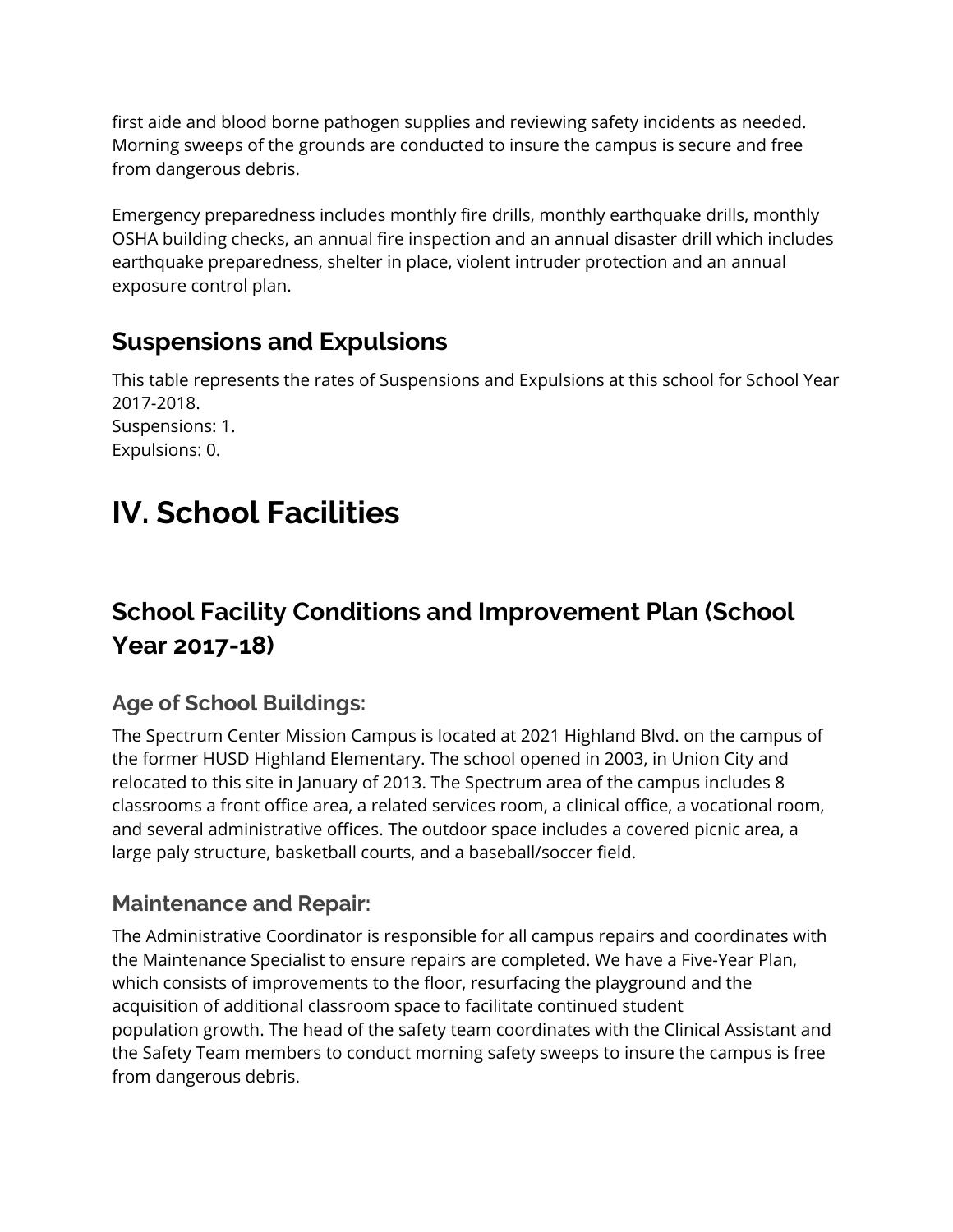#### **Cleaning Process and Schedule:**

 Our campus contracts a cleaning service company in order to ensure that all classrooms, offices, common areas and restrooms are cleaned on a daily basis.

 This table presents School Facility Good Repair Status for School Year 2018-19. From left to right, there are 3 columns: System Inspected, Repair Status, and Repair Needed and Action Taken or Planned. The Repair Status column includes for quality evaluation options: Exemplary, Good, Fair, and Poor. The below list goes through the rows of the table to identify the information in column 1, column 2, and then column 3.

- 1. Systems: Gas Leaks, Mechanical/HVAC, Sewer. Status: Good. Repair or Action: Blank.
- 2. Interior: Interior Surfaces. Exemplary.
- 3. Cleanliness: Overall Cleanliness, Pest/Vermin Infestation. Exemplary.
- 4. Electrical: Electrical. Good.
- 5. Safety: Fire Safety, Hazardous Materials. Fair. Action: Blank.
- 6. Structural: Structural Damage, Roofs. Good.
- 7. External: Playground/School Grounds, Windows/Doors/Gates/Fences. Good.
- 8. Overall: Good.

## **V. Teachers**

#### **Teacher Credentials**

 This table has 2 columns that represent Teacher by category and school year 2017- 2018. This represents the number of Teachers per credential level or permit level. Credentials. Column 1: Teachers. Column 2 is the number of teachers the school year. The rows name the Credentials and the number of Teachers with those Credentials.

- 1. Number of campus classrooms: 8.
- 2. Clear or Level 2: 6.
- 3. Preliminary or Level 1: 3.
- 4. Intern or District Intern: 1.
- 5. PIP/STSP: 1.
- 6. Waiver: 0.
- 7. TPSL (Teaching Permit for Statutory Leave): 2.
- 8. 30 Day Emergency Substitute Permit: 2.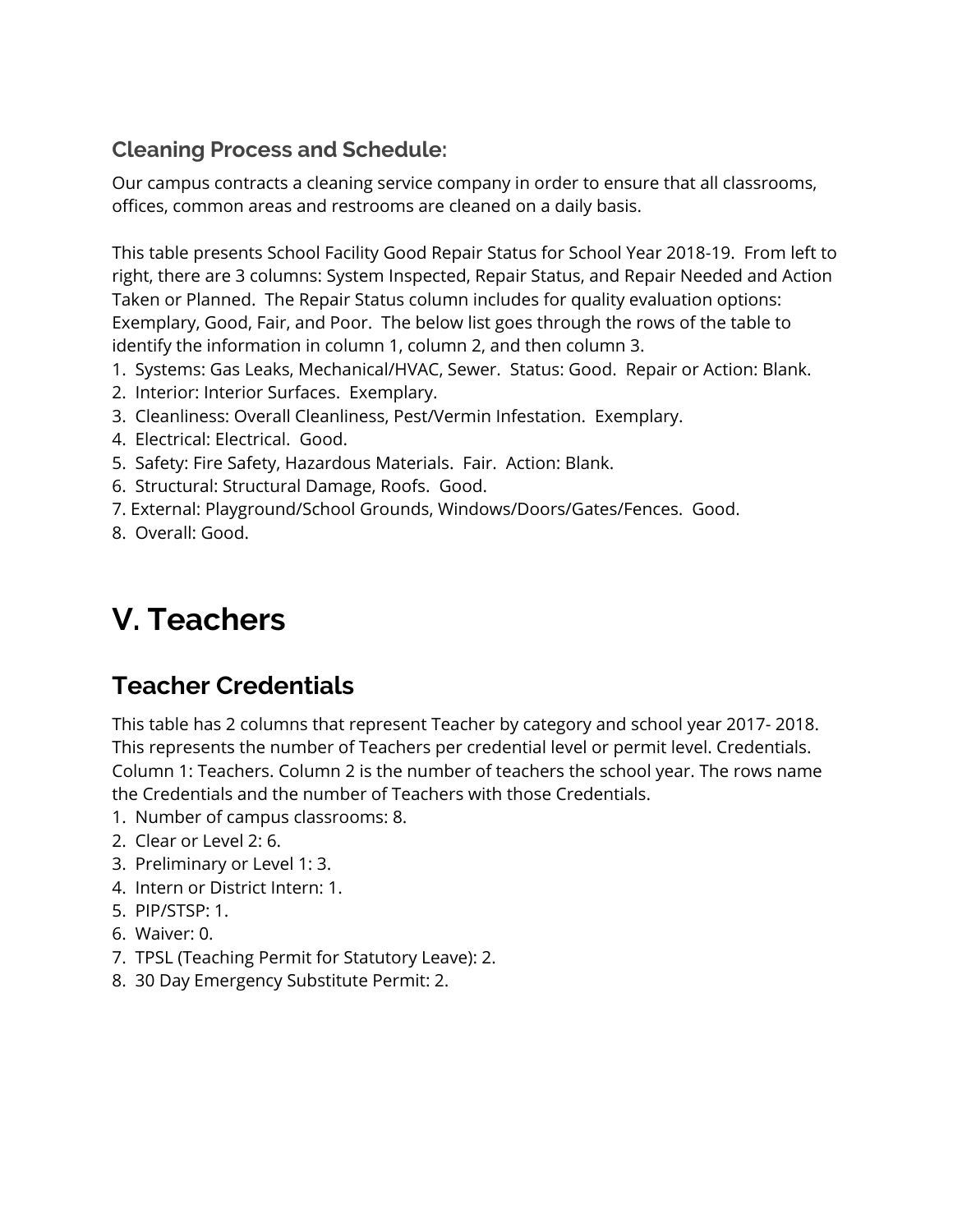## **VI. Support Staff**

#### **Other Support Staff (School Year 2017-18)**

 This table identifies the Title of Support Staff and the number of full time employees assigned to the school in that category. Senior Behavior Analyst: 1. Curriculum and Instruction Specialist: 1. Speech/Language/Hearing Specialist: 2. Adapted Physical Education: 0. Transportation Support: 0. Behavioral/Instructional Classroom Aides: 33. Education Coordinator: 2. Therapists: 0. Occupational Therapists: 1.

## **VII. Curriculum and Instructional Materials**

#### **Instructional Materials (School Year 2018-19)**

 Each student at CST and CMA level has a text book which matches the SBE or the local LEA's adapted text books in each academic area at his/her grade level. In addition, Spectrum Center provides supplemental materials as appropriate to match the students' learning patterns.

 This table describes each Core Curriculum Area (Reading/Language Arts, Mathematics, Science, History-Social Science, Foreign Language, Health, Visual and Performing Arts) based on 3 categories of information:

 1. Quality, Currency, and Availability of Textbooks and Instructional Materials. \*Need to import the campus' Materials form: all Core Curriculum Areas are selected as needing to import the Materials form.

 2. Percent of Pupils Who Lack Their Own Assigned Textbooks and/or Instructional Materials: all Core Curriculum Areas are 0%.

 3. Most Recent SBE or Local Governing Agency Approved Textbooks and Instructional Materials: all Core Curriculum Areas are marked as yes.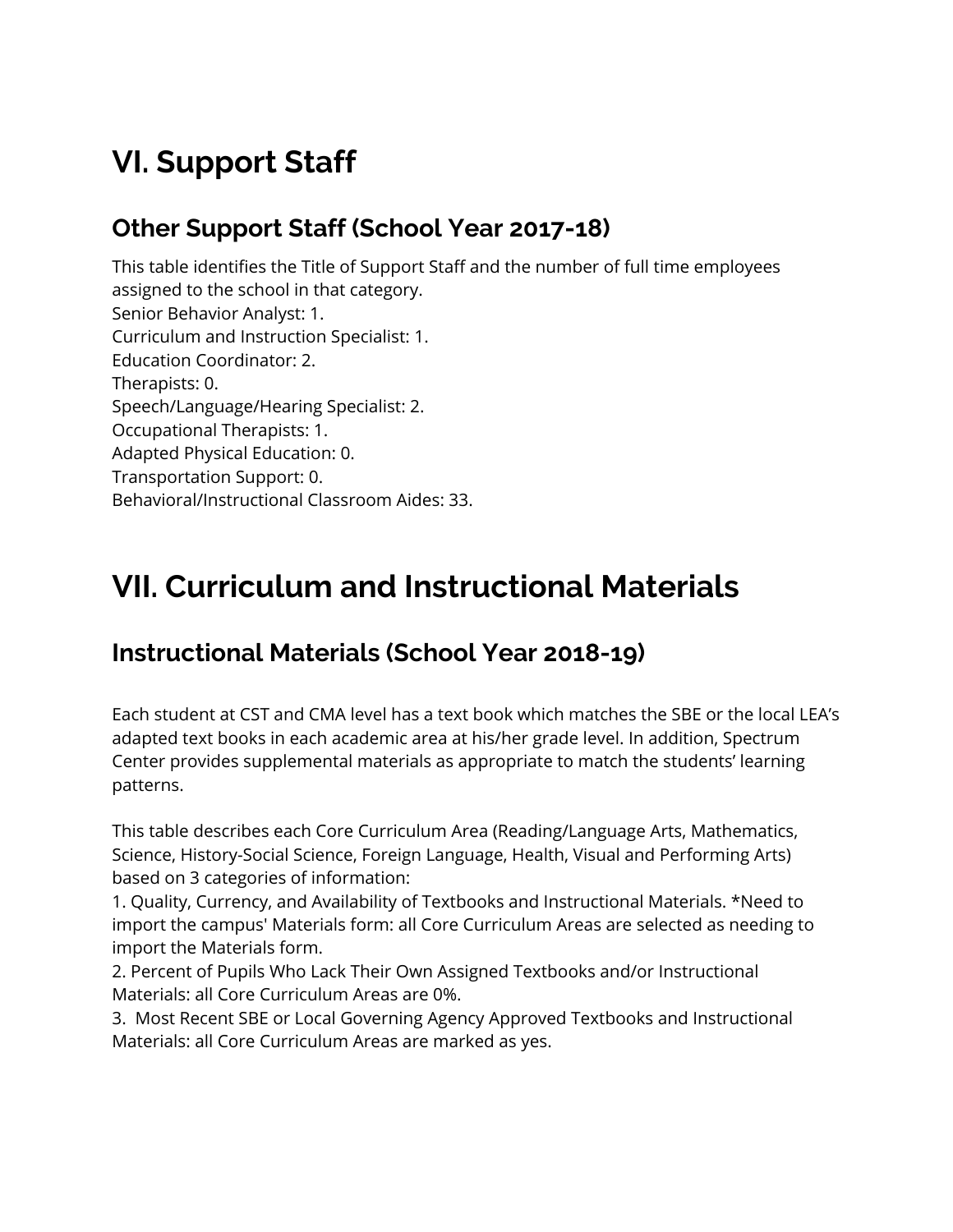## **VIII. School Finances**

#### **Expenditures per Pupil (Fiscal Year 2017-18)**

This table lists:

- 1. Total Dollars: \$3,539,267.
- 2. Dollars per student: \$40,455.
- 3. Average Teacher Salary: \$69,437.

### **Types of Services Provided**

 Spectrum Center Schools work cooperatively with local school districts to develop a customized curriculum for each student based on the student's Individual Education Program (IEP), abilities, interests and goals. Spectrum Center Schools meet state education standards and are based on the principals of Applied Behavior Analysis (ABA). ABA is a discipline devoted to the understanding and improvement of human behavior. Spectrum's ABA curriculum includes specific strategies for preventing behaviors of concern, teaching alternative appropriate behavior, teaching self-control strategies, improving learning skills and responding to behaviors of concern in a safe and respectful manner.

 Spectrum Center Schools serve students with emotional disturbance or developmental disabilities who benefit from a consistent and structured program, with an emphasis on a successful transition to a less restrictive environment. The students receive individualized instruction in academic, social and behavioral skills, including independent living and vocational skills in a low student to instructor ratio.

 Spectrum Center Schools also serve students with autism, who receive a continuum of specialized education services in dedicated classrooms. Applied Behavior Analysis is the foundation of Spectrum's approach to teaching children with autism in an environment that is predictable, consistent, structured and positive. Spectrum's curriculum for students with autism in highly structured involves repeated presentation of instruction and focuses on communication, behavior, social and academic skills in a low student to instructor ratio.

 Related services provided at by Spectrum Center per the student Individual Education Program includes counseling, Speech and Language Therapy, Occupational Therapy, Augmentative Communication, and Assistive Technology.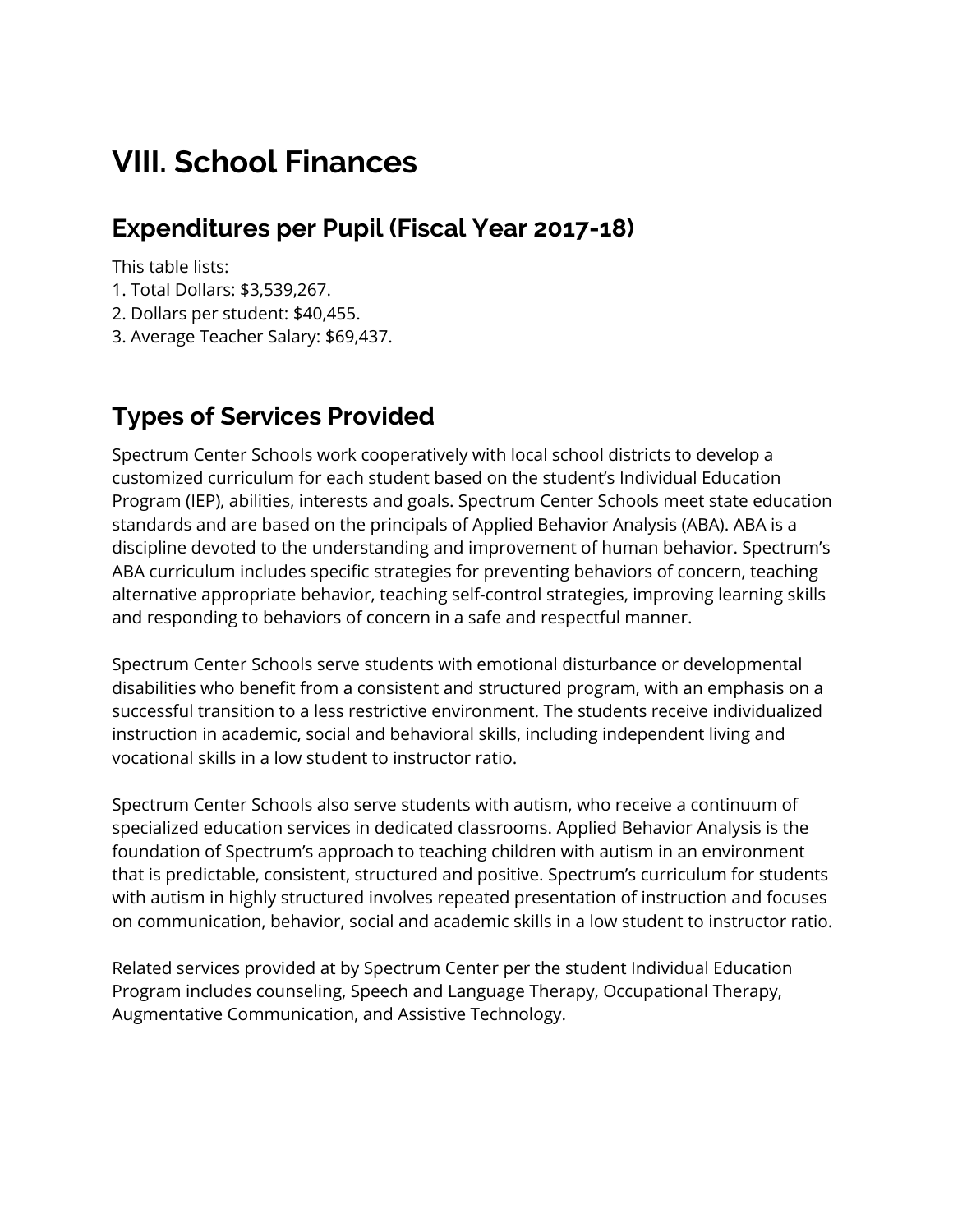#### **Teacher and Administrative Salaries (Fiscal Year 2017-18)**

- 1. Beginning Teacher Salary, \$50,000, \$38,592.
- 2. Mid-Range Teacher Salary, \$67,700, \$55,764.
- 3. Highest Teacher Salary, \$85,400, \$72,219.
- 4. Average Teacher Salary, \$69,437, \$90,207.
- 5. Average Director Salary, \$92,015, \$116,768.

### **IX. Student Performance**

#### **Standardized Testing and Reporting**

 Our goal is to help students earn required credits and acquire necessary skills for success — now and in the future The Student Growth Percentile (SGP) reports student progress compared to millions of academic peers in general, and special education nationwide. The typical SGP score is at least 35 for math and reading.

 Spectrum Center students were on average five grade levels behind in reading and math at time of entry.

 This bar graph represents Student Growth Percentile (SGP): Mission Valley has 42.09 Math SGP and 45.65 Reading SGP.

#### **Other Student Outcome Data**

 Spectrum Center ensures students make progress on their Individualized Education Program (IEP) goals. The graph below shows the percentage of IEP goal progress for students in each of our learning environments.

#### **IEP goals**

 Transition Goals: 95%. Social Emotional Goals: 90.4%. Replacement Behavior Goals: 78.2%. ALS Goals: 90.4% Academic Goals: 84%.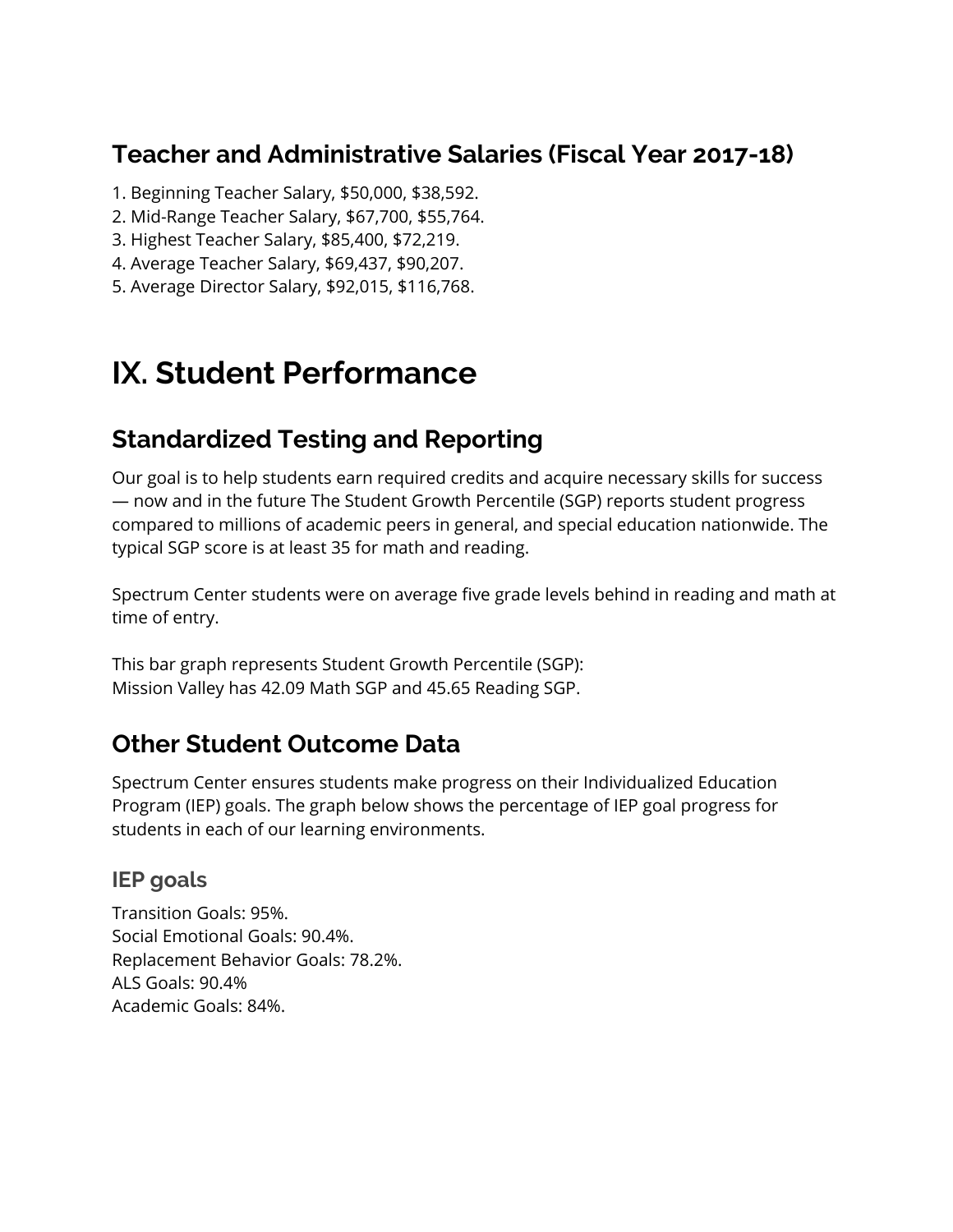## **X. Accountability**

### **California Department of Education Certification (CDE)**

The Spectrum Center Schools are all certified by the California Department of Education.

#### **Academic Performance Index (API)**

The API is not applicable to Non-Public Schools.

## **XI. Postsecondary Preparation**

### **Workability I**

 Spectrum Center is a state-approved Workability I Program (WAI) site. Workability I is a California transition program and is funded and administered by the Special Education Division of the California Department of Education. The Workability I Program provides resources for transition services with a primary focus on comprehensive pre-employment, work site training, and employment, along with follow-up services for youth in special education.

 Spectrum's WAI program goal is to provide students with the skills necessary to maximize the level of independence and productivity in their lives, assisting them into a quality adult life.

 The State WAI model requires service delivery, data collection, documentation, and reporting in line with WAI's Array of Services. The WAI Array includes, but is not limited to, career awareness and exploration, career counseling, vocational assessments, pre-employment activities that promote employment readiness, job search skills, and job retention, work training, and follow-up services. Spectrum's WAI Program strives to include as many elements of these services as "best practices", based on individual student's skills, abilities, and interests.

 Spectrum's WAI program offers pre-vocational / vocational training, and pre-employment and career planning services for students 14-22 aligned as much as possible with each student's Individual Education Plans (IEP). As mandated in the IDEA 2004, and by the age of 16, transition planning, post-secondary goals, and individualized transition services will be addressed simultaneously with the development of the student's annual IEP goals. The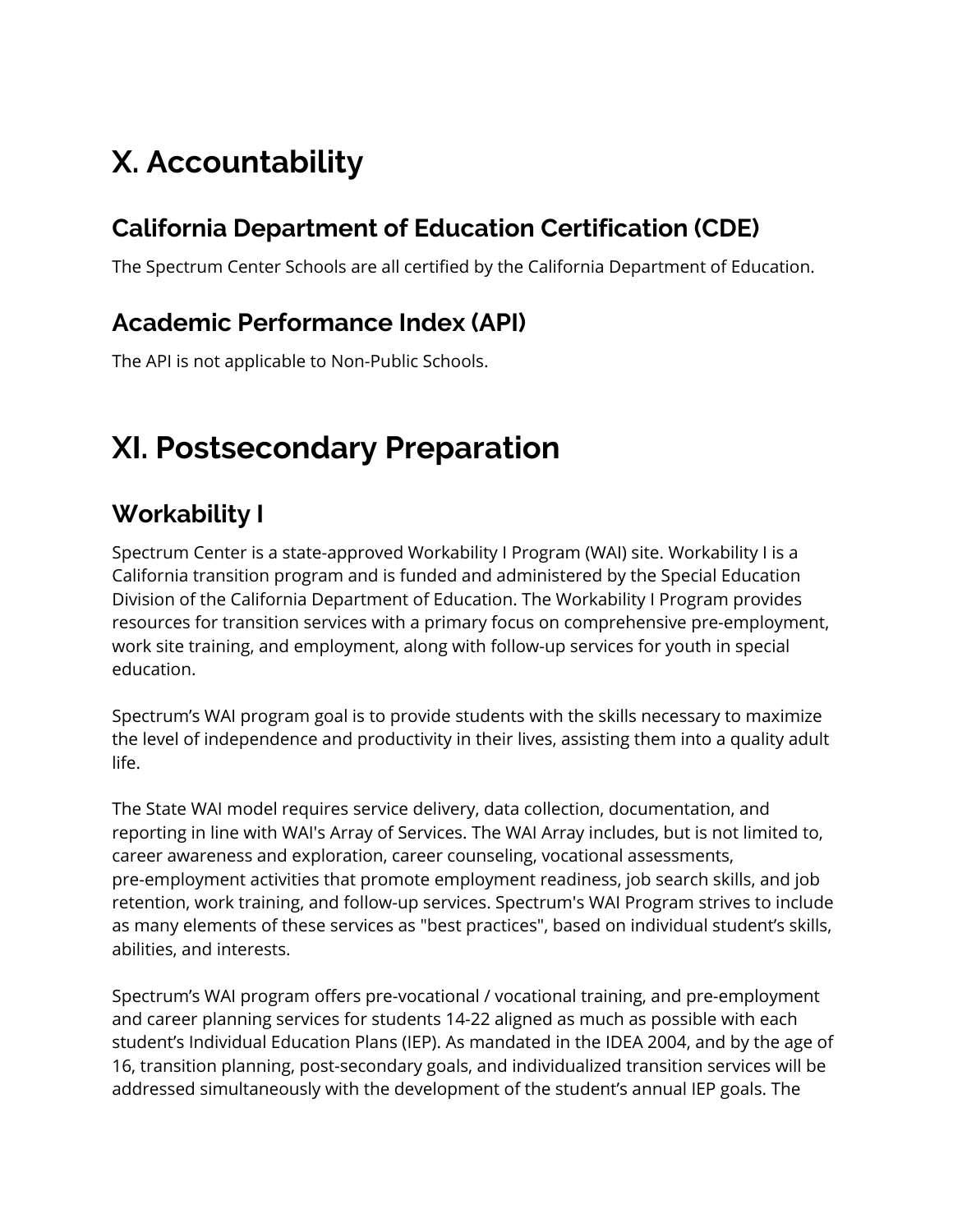Individual Transition Plan (ITP) is based on age-appropriate transition assessments. Measurable post-secondary goals are developed based on students' individual long-term objectives, interests, and preferences, and may include paid work training and other employment-related services. The development and practice of independent living skills are also a part of the long-term goals.

 Pre-vocational and vocational training prepares students for future WAI subsidized or direct hire work training and employment opportunities, and includes, but is not limited to, pre-vocational/vocational tasks, mobility training, self-care, training in tolerance with time on task, work maturity standards and values, and the development of effective communication skills. The program features a strong community-based component. Research has shown that it is most productive for our students to learn skills in the natural environment where they will be later expected to demonstrate the skills. In this way, generalization is enhanced, and independence maximized.

#### **Workability I Program**

 This bar graph represents the Workability 1 Program. Students eligible for Program through IEP are ages 14-22. Through ITP, the ages are 16-22. Eligibility is based on age and IEP and ITP.

 For school year 2016-17: For school year 2017-18. Eligible: 57. Served: 55. Placed: 12. Eligible: 63. Served: 59. Placed: 8.

### **Completion of High School Graduation Requirements**

 Data is not shown when the number of students with data is ten or less to protect student privacy.

## **XII. Instructional Planning and Scheduling**

 Spectrum Center Schools provide continual training as well as dedicated staff training days. Spectrum – Mission Valley has 2 teacher training days and 3 all staff training days prior to the first student day in the fall. We have 2 additional training days – one in the spring and one in the fall. In addition, all staff attend monthly trainings on instruction and/or behavioral support of students.